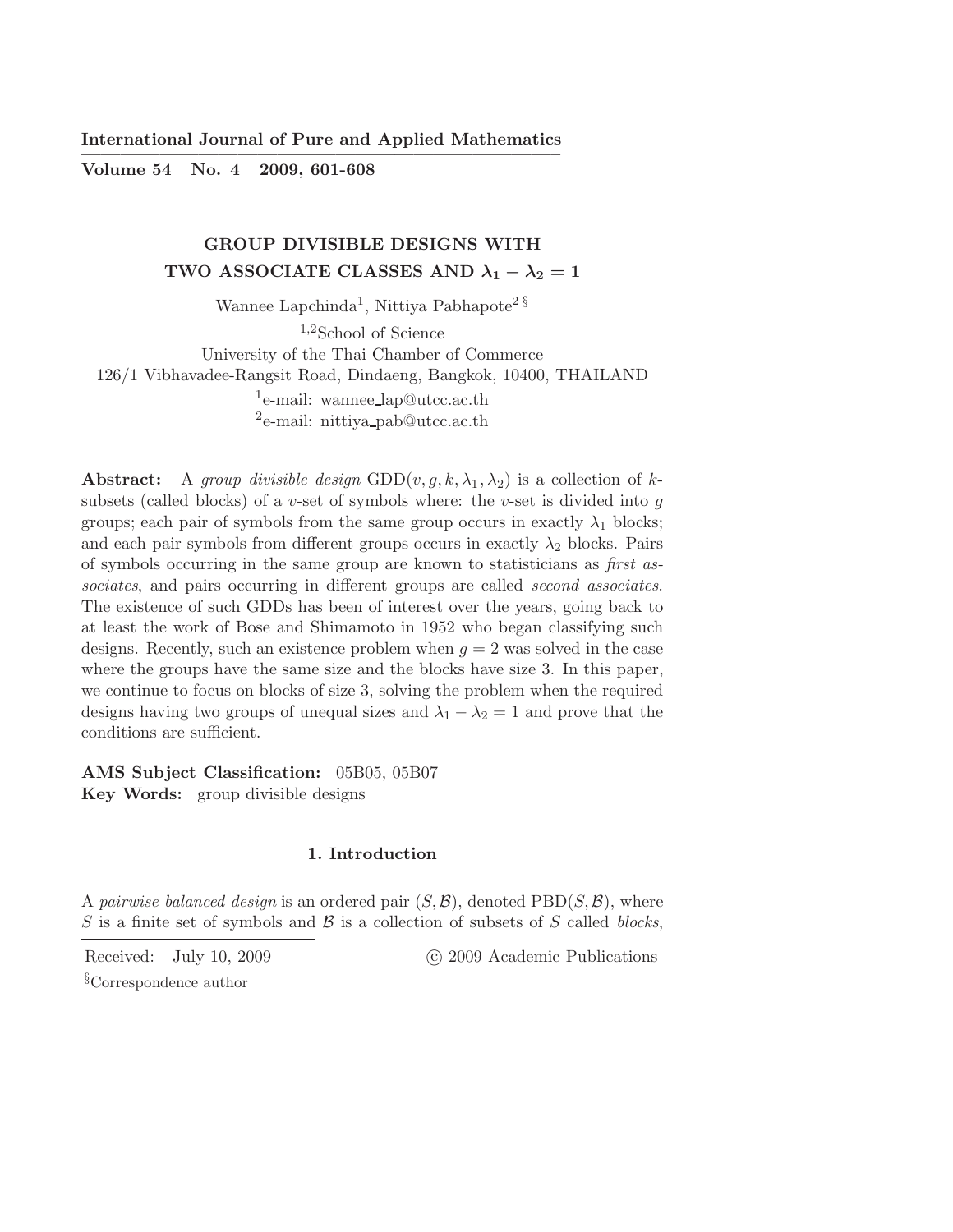such that each pair of distinct elements of S occurs together in exactly one block of B. Here  $|S| = v$  is called the *order* of the PBD. Note that there is no condition on the size of the blocks in  $\mathcal{B}$ . If all blocks are of the same size k, then we have a *Steiner system*  $S(v, k)$ . A PBD with index  $\lambda$  can be defined similarly: each pair of distinct elements occurs in  $\lambda$  blocks. If all blocks are of the same size, say k, then we get a balanced incomplete block design  $BIBD(v, b, r, k, \lambda)$ . In other words, a BIBD $(v, b, r, k, \lambda)$  is a set S of v elements together with a collection of b k-subsets of S, called blocks, where each point occurs in  $r$  blocks and each pair of distinct elements occurs in exactly  $\lambda$  blocks (see [1], [2], [3]).

Note that in a BIBD $(v, b, r, k, \lambda)$  the parameters must satisfy the necessary conditions:

1.  $vr = bk$  and

2.  $\lambda(v-1) = r(k-1)$ .

With these conditions a BIBD $(v, b, r, k, \lambda)$  is usually written as BIBD $(v, k, \lambda)$ .

A group divisible design GDD $(v = v_1 + v_2 + \cdots + v_q, g, k, \lambda_1, \lambda_2)$  is a collection of  $k$ -subsets (called blocks) of a v-set of symbols, where the v-set is divided into g groups of size  $v_1, v_2, \ldots, v_q$ ; each pair of symbols from the same group occurs in exactly  $\lambda_1$  blocks; and each pair of symbols from different groups occurs in exactly  $\lambda_2$  blocks (see [1], [2]).

In this paper we consider the problem of determining necessary conditions for an existence of  $GDD(v = m + n, 2, 3, \lambda_1, \lambda_2)$  and prove that the conditions are sufficient for some infinite families. Since we are dealing on GDDs with two groups and block of size 3, we will use  $GDD(m, n, \lambda_1, \lambda_2)$ for  $GDD(v = m + n, 2, 3, \lambda_1, \lambda_2)$  from now on, and we refer to the blocks as triples. We denote  $(X; Y, \mathcal{B})$  for a  $GDD(m, n, \lambda_1, \lambda_2)$  if X and Y are m-set and n-set, respectively. Punnim and Sarvate [5] have written the first paper in this direction. In particular they have completely solved the problem of determining all pairs of integers  $(n, \lambda)$  in which a GDD $(1, n, 1, \lambda)$  exists. We continue to investigate in this paper all triples of integers  $(m, n, \lambda)$  in which a  $GDD(m, n, \lambda, \lambda - 1)$  exists. We will see that necessary conditions on the existence of a  $GDD(m, n, \lambda_1, \lambda_2)$  can be easily obtained by describing it graphically as follows. Let  $\lambda K_v$  denote the graph on v vertices in which each pair of vertices is joined by  $\lambda$  edges. Let  $G_1$  and  $G_2$  be graphs. The graph  $G_1 \vee_{\lambda} G_2$  is formed from the union of  $G_1$  and  $G_2$  by joining each vertex in  $G_1$  to each vertex in  $G_2$  with  $\lambda$  edges. A *G*-decomposition of a graph *H* is a partition of the edges of  $H$  such that each element of the partition induces a copy of  $G$ . Thus the existence of a  $GDD(m, n, \lambda_1, \lambda_2)$  is easily seen to be equivalent to the existence of a K<sub>3</sub>-decomposition of  $\lambda_1 K_m \vee_{\lambda_2} \lambda_1 K_n$ . The graph  $\lambda_1 K_m \vee_{\lambda_2} \lambda_1 K_n$  is of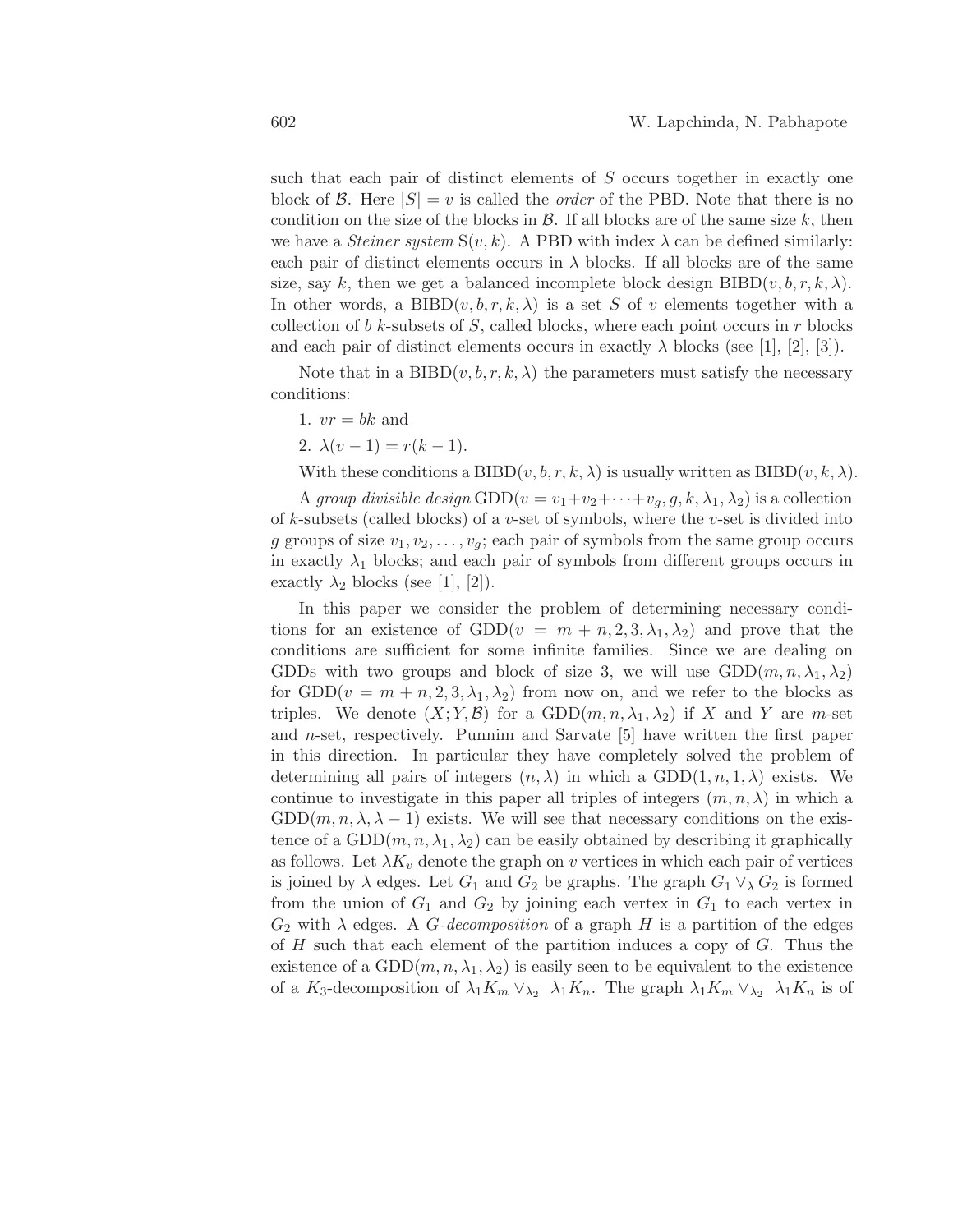order  $m + n$  and size  $\lambda_1 \begin{pmatrix} m \\ 2 \end{pmatrix} + \begin{pmatrix} n \\ 2 \end{pmatrix} + \lambda_2 mn$ . It contains m vertices of degree  $\lambda_1(m-1) + \lambda_2n$  and n vertices of degree  $\lambda_1(n-1) + \lambda_2m$ . Thus the existence of a K<sub>3</sub>-decomposition of  $\lambda_1 K_m \vee_{\lambda_2} \lambda_1 K_n$  implies:

1. 3  $\lambda_1\begin{pmatrix}m\\2\end{pmatrix} + \begin{pmatrix}n\\2\end{pmatrix} + \lambda_2 mn$ , and 2. 2 |  $\lambda_1(m-1) + \lambda_2 n$  and 2 |  $\lambda_1(n-1) + \lambda_2 m$ .

### 2. Preliminary

We will review some known results concerning triple designs that will be used in the sequel, most of which are taken from [3].

**Theorem 2.1.** Let v be a positive integer. Then there exists a  $BIBD(v,$ 3, 1) *if and only if*  $v \equiv 1$  *or* 3 (mod 6).

A BIBD $(v, 3, 1)$  is usually called *Steiner triple system* and is denoted by  $STS(v)$ . Let  $(V,\mathcal{B})$  be an  $STS(v)$ . Then the number of triples  $b = |\mathcal{B}| =$  $v(v-1)/6$ . A parallel class in an STS(v) is a set of disjoint triples whose union is the set V. A parallel class contains  $v/3$  triples, and hence an  $STS(v)$  having a parallel class can exist only when  $v \equiv 3 \pmod{6}$ . When the set  $\beta$  can be partitioned into parallel classes, such a partition  $\mathcal R$  is called a *resolution* of the  $STS(v)$ , and the  $STS(v)$  is called *resolvable*. If  $(V, B)$  is an  $STS(v)$  and R is a resolution of it, then  $(V, \mathcal{B}, \mathcal{R})$  is called a Kirkman triple system, denoted by  $KTS(v)$ , with  $(V, B)$  as its underlying STS. It is well known that a  $KTS(v)$  exists if and only if  $v \equiv 3 \pmod{6}$ . Thus if  $(V, \mathcal{B}, \mathcal{R})$  is a KTS(v), then R contains  $(v-1)/2$  parallel classes.

The following results on existence of  $\lambda$ -fold triple systems are well known (see, e.g. [3]).

**Theorem 2.2.** Let *n* be a positive integer. Then a BIBD $(n, 3, \lambda)$  exists *if and only if* λ *and* n *are in one of the following cases.*

- *(a)*  $\lambda \equiv 0 \pmod{6}$  *and for all positive integers*  $n \neq 2$ *,*
- *(b)*  $\lambda \equiv 1$  *or* 5 (mod 6) *and for all n with*  $n \equiv 1$  *or* 3 (mod 6)*,*
- *(c)*  $\lambda \equiv 2$  *or* 4 (mod 6) *and for all n with*  $n \equiv 0$  *or* 1 (mod 3)*, and*
- *(d)*  $\lambda \equiv 3 \pmod{6}$  *and for all odd integers n.*

The following notation will be used for our constructions.

1. Let  $T = \{x, y, z\}$  be a triple and  $a \notin T$ . We use  $a * T$  for three triples of the form  $\{a, x, y\}, \{a, x, z\}, \{a, y, z\}$ . If T is a set of triples, then  $a * T$  is defined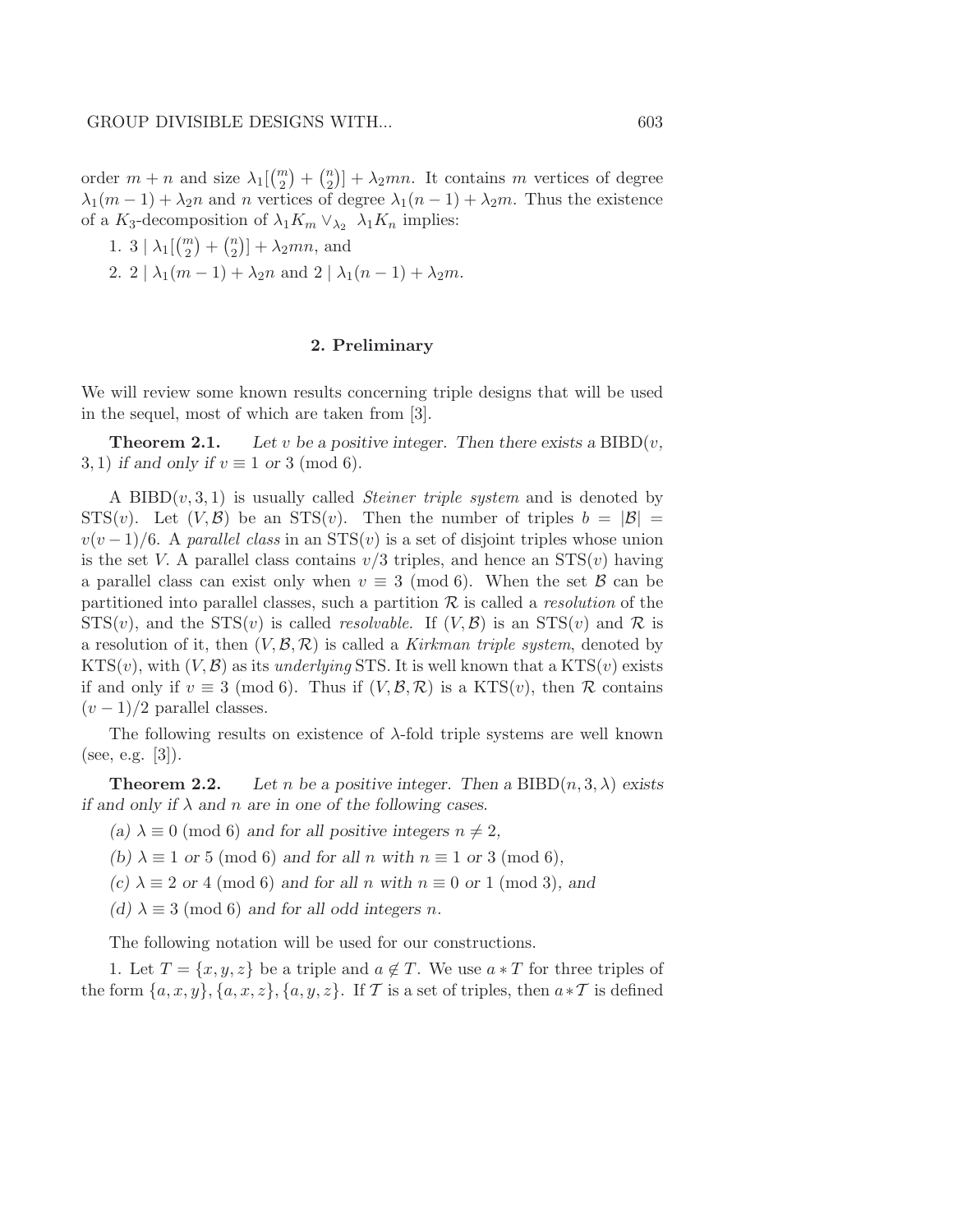as  $\{a*T: T \in T\}$ .

2. Let V be a v-set. Then there may be many different  $STS(v)s$  that can be constructed on the set V. Let  $STS(V)$  be defined as

 $STS(V) = \{B: (V, B)$  is an  $STS(v)\}.$ 

 $KTS(V)$  and  $BIBD(V, 3, \lambda)$  can be defined similarly. That is:

 $KTS(V) = \{ \mathcal{B} : (V, \mathcal{B}) \text{ is a } KTS(v) \}, \text{ and}$ 

 $BIBD(V, 3, \lambda) = \{ \mathcal{B} : (V, \mathcal{B}) \text{ is a } BIBD(v, 3, \lambda) \}.$ 

Let X and Y be disjoint sets of cardinality  $m$  and  $n$ , respectively. We define  $GDD(X, Y, \lambda_1, \lambda_2)$  as

 $GDD(X, Y, \lambda_1, \lambda_2) = \{ \mathcal{B} : (X; Y, \mathcal{B}) \text{ is a } GDD(m, n, \lambda_1, \lambda_2) \}.$ 

3. When we say that  $\mathcal B$  is a collection of subsets (blocks) of a v-set V,  $\mathcal B$ may contain repeated blocks. Thus "∪" in our construction will be used for the union of multi-sets.

## 3. GDD $(m, n, \lambda, \lambda - 1)$

Let  $\lambda$  be a positive integer. We consider in this section the problem of determining all pairs of integers  $(m, n)$  in which a GDD $(m, n, \lambda, \lambda - 1)$  exists. Recall that the existence of GDD $(m, n, \lambda, \lambda - 1)$  implies  $3 | \lambda[m(m-1) + n(n-1)] +$  $2(\lambda - 1)mn, 2 | \lambda(m - 1) + (\lambda - 1)n$  and  $2 | \lambda(n - 1) + (\lambda - 1)m$ .

Let  $\lambda_1$  and  $\lambda_2$  be positive integers. Define

 $S(\lambda_1, \lambda_2) := \{(m, n): \text{ a GDD}(m, n, \lambda_1, \lambda_2) \text{ exists}\}.$ 

The next lemma summarizes the necessary conditions for an existence of a  $GDD(m, n, \lambda, \lambda - 1).$ 

Lemma 3.1. *Let* t *be a non-negative integer:*

(a) If  $(m, n) \in S(6t + 2, 6t + 1)$ , then there exist non-negative integers h *and* k *such that*  $\{m, n\} \in \{\{6k + 6, 6h + 6\}, \{6k + 4, 6h + 6\}\}.$ 

*(b)* If  $(m, n) \in S(6t + 3, 6t + 2)$ *, then there exist non-negative integers h and* k *such that*  $\{m, n\} \in \{\{6k+1, 6h+3\}, \{6k+3, 6h+3\}, \{6h+3, 6k+5\}\}.$ 

 $(c)$  If  $(m, n) \in S(6t+4, 6t+3)$ , then there exist non-negative integers h and k such that  $\{m, n\} \in \{\{6k+6, 6h+6\}, \{6k+4, 6h+6\}\}.$ 

*(d)* If  $(m, n) \in S(6t + 5, 6t + 4)$ , then there exist non-negative integers h *and* k *such that*  $\{m, n\} \in \{\{6k+1, 6h+3\}, \{6k+3, 6h+3\}\}.$ 

 $(e)$  If  $(m, n) \in S(6t+6, 6t+5)$ , then there exist non-negative integers h and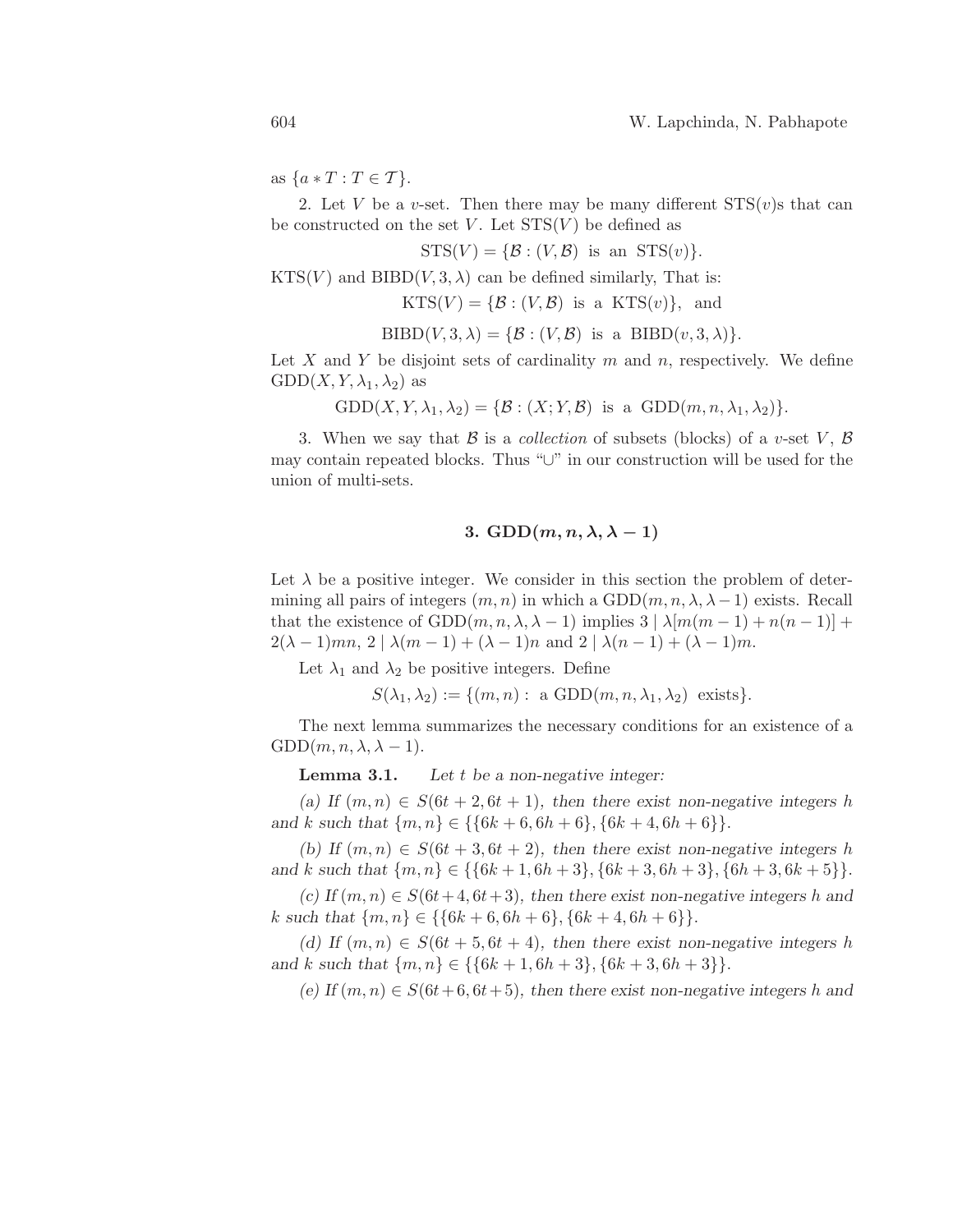k *such that*  $\{m, n\} \in \{\{6k+6, 6h+6\}, \{6k+2, 6h+6\}, \{6k+4, 6h+6\}\}.$ 

 $(f)$  If  $(m, n) \in S(6t + 7, 6t + 6)$ *, then there exist non-negative integers* h and k such that  $\{m, n\} \in \{\{6k+1, 6h+1\}, \{6k+1, 6h+3\}, \{6k+3, 6h+3\}\}.$ 

*Proof.* The proof follows from solving the corresponding systems of congruences.  $\Box$ 

Before proving the main result we shall need some auxiliary lemmas.

Lemma 3.2. *Let* h *and* k *be non-negative integers. Then:*

 $(a)$   $(6k + 6, 6h + 6) \in S(2, 1)$ , and

(b)  $(6k + 4, 6h + 6), (6k + 6, 6h + 4) \in S(2, 1)$ .

*Proof.* The proofs have been shown in [4].

Let m and n be positive integers with  $m + n \geq 3$ . Then the existence of a  $BIBD(m + n, 3, \lambda)$  is equivalence to the existence of a  $GDD(m, n, \lambda, \lambda)$ . Thus we have the following results.

Lemma 3.3. *Let* h *and* k *be non-negative integers. Then:*

 $(a)$   $(6k+1, 6h+3), (6k+3, 6h+1), (6k+3, 6h+3) \in S(2, 2),$ 

(b)  $(6k+1, 6h+3), (6k+3, 6h+1), (6k+3, 6h+3) \in S(4, 4),$  and

 $(c)$   $(6k + 1, 6h + 3), (6k + 3, 6h + 1), (6k + 3, 6h + 3) \in S(6, 6)$ .

Lemma 3.4. *Let* h *and* k *be non-negative integers. Then:*

(a)  $(6k+1, 6h+3), (6k+3, 6h+1) \in S(3, 2),$ 

- *(b)*  $(6k + 3, 6h + 3) \in S(3, 2)$ , and
- *(c)* (6k + 3, 6h + 5),(6k + 5, 6h + 3) ∈ S(3, 2)*.*

*Proof.* The proofs of (a) and (b) follow from the results of Lemma 3.3(a) and Theorem 2.2(b).

(c) Let X and Y be two sets of size  $6k + 3$  and  $6h + 5$ , respectively,  $a \in$ Y and put  $Y' = Y - \{a\}$ . Let  $\mathcal{B}_1 \in \text{KTS}(X)$  with  $\mathcal{P}_1, \mathcal{P}_2, \ldots, \mathcal{P}_{3k+1}$  as its parallel classes. It was shown in [5] that  $GDD(\lbrace a \rbrace; Y', 1, 3) \neq \emptyset$ . Choose  $B_2 \in$  $GDD({a}; Y', 1, 3)$  and  $\mathcal{B}_3 \in \text{BIBD}(X \cup Y', 3, 2)$ . We now put  $\mathcal{B}$  as

$$
\mathcal{B}_2 \cup \mathcal{B}_3 \cup (a * \mathcal{P}_1) \cup (\bigcup_{i=2}^{3k+1} \mathcal{P}_i).
$$

Thus  $(X; Y, B)$  forms a GDD(6k + 3, 6h + 5, 3, 2) and  $(6k + 3, 6h + 5) \in S(3, 2)$ . Therefore the proof is complete.

Lemma 3.5. *Let* h *and* k *be non-negative integers. Then:*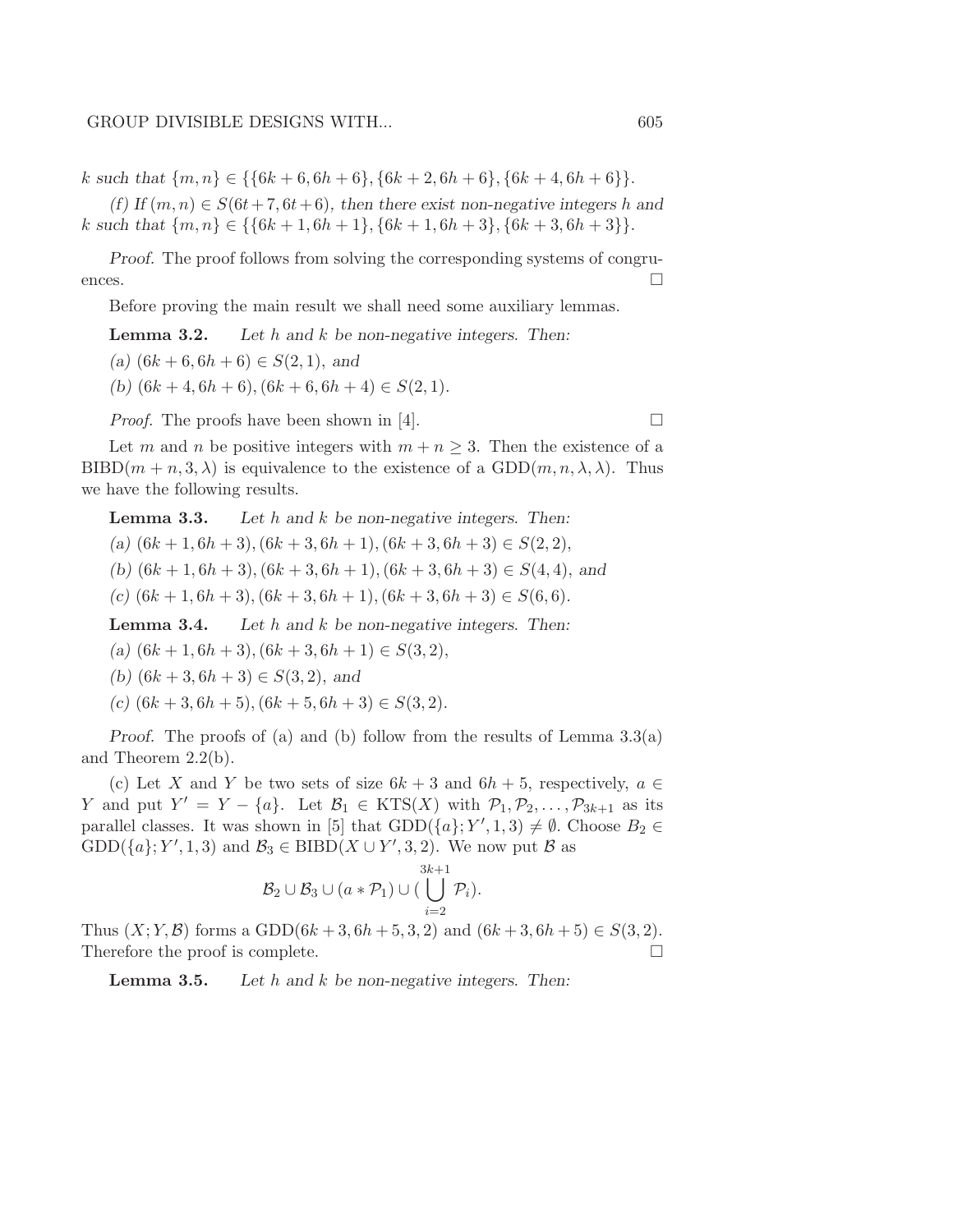- $(a)$  (6*k* + 6, 6*h* + 6) ∈ *S*(4, 3), *and*
- (b)  $(6k + 4, 6h + 6), (6k + 6, 6h + 4) \in S(4, 3)$ .

*Proof.* Since the proofs for the two parts (a) and (b) are conceptually the same, we only provide that of part (b).

Let X and Y be two sets of size  $6k + 4$  and  $6h + 6$ , respectively. By Lemma 3.2(b), we have  $GDD(X, Y, 2, 1) \neq \emptyset$  and let  $B_1 \in GDD(X, Y, 2, 1)$ . Since  $X \cup Y$ is a set of size 6j+4, it follows from Theorem 2.2(c), we have BIBD( $X\cup Y, 3, 2$ )  $\neq$  $\emptyset$ . We now choose  $B_2$  ∈ BIBD( $X \cup Y, 3, 2$ ) and let  $\mathcal{B} = \mathcal{B}_1 \cup \mathcal{B}_2$ . Then  $(X; Y, \mathcal{B})$ forms a GDD( $6k + 4$ ,  $6h + 6$ ,  $4$ ,  $3$ ) and  $(6k + 4, 6h + 6) \in S(4, 3)$ .

Lemma 3.6. *Let* h *and* k *be non-negative integers. Then*  $(6k+1, 6h+3), (6k+3, 6h+1), (6k+3, 6h+3) \in S(5, 4).$ 

*Proof.* The proofs follow from the results of Lemma 3.3(b) and Theorem  $2.2(b).$ 

Lemma 3.7. *Let* h *and* k *be non-negative integers. Then:*

- $(a)$   $(6k + 2, 6h + 6) \in S(6, 5),$
- *(b)*  $(6k + 4, 6h + 6) \in S(6, 5)$ , and
- $(c)$   $(6k + 6, 6h + 6) \in S(6, 5)$ .

*Proof.* (a) Let X and Y be two sets of size  $6k + 2$  and  $6h + 6$ , respectively,  $a \in X$  and put  $X' = X - \{a\}$ . It was shown in [5] that  $GDD(\{a\}, Y, 1, 5)$ and GDD( $\{a\}$ , X', 1, 6) are not empty and let  $B_1 \in \text{GDD}(\{a\}, Y, 1, 5)$ ,  $B_2 \in$  $GDD(\lbrace a \rbrace, X', 1, 6)$ . Since  $X' \cup Y$  is a set of size  $6j + 1$ , it follows from Theorem 2.2(b), we have BIBD( $X' \cup Y$ , 3, 5)  $\neq \emptyset$ . We now choose  $B_2 \in \text{BIBD}(X' \cup Y, 3, 5)$ and let  $\mathcal{B} = \mathcal{B}_1 \cup \mathcal{B}_2$ . Then  $(X; Y, \mathcal{B})$  forms a GDD(6k + 2,6h + 6,6,5) and  $(6k + 2, 6h + 6) \in S(6, 5).$ 

Since the proofs for the two parts (b) and (c) are conceptually the same, we only provide that of part (b).

Let X and Y be two sets of size  $6k + 4$  and  $6h + 6$ , respectively. By Lemma 3.2(b), we have  $GDD(X, Y, 2, 1) \neq \emptyset$  and let  $B_1 \in GDD(X, Y, 2, 1)$ . Since  $X \cup Y$ is a set of size 6j+1, it follows from Theorem 2.2(c), we have BIBD( $X\cup Y, 3, 4$ )  $\neq$  $\emptyset$ . We now choose  $B_2$  ∈ BIBD( $X \cup Y$ , 3, 4) and let  $\mathcal{B} = \mathcal{B}_1 \cup \mathcal{B}_2$ . Then  $(X; Y, \mathcal{B})$ forms a GDD( $6k + 4$ ,  $6h + 6$ ,  $6$ ,  $5$ ) and  $(6k + 4, 6h + 6) \in S(6, 5)$ .

Lemma 3.8. *Let* h *and* k *be non-negative integers. Then:*

 $(a)$  (6k + 1, 6h + 1) ∈  $S(7, 6)$  *with* 6k + 1 + 6h + 1 ≥ 3,

(b)  $(6k+1, 6h+3), (6k+3, 6h+1) \in S(7,6)$ , and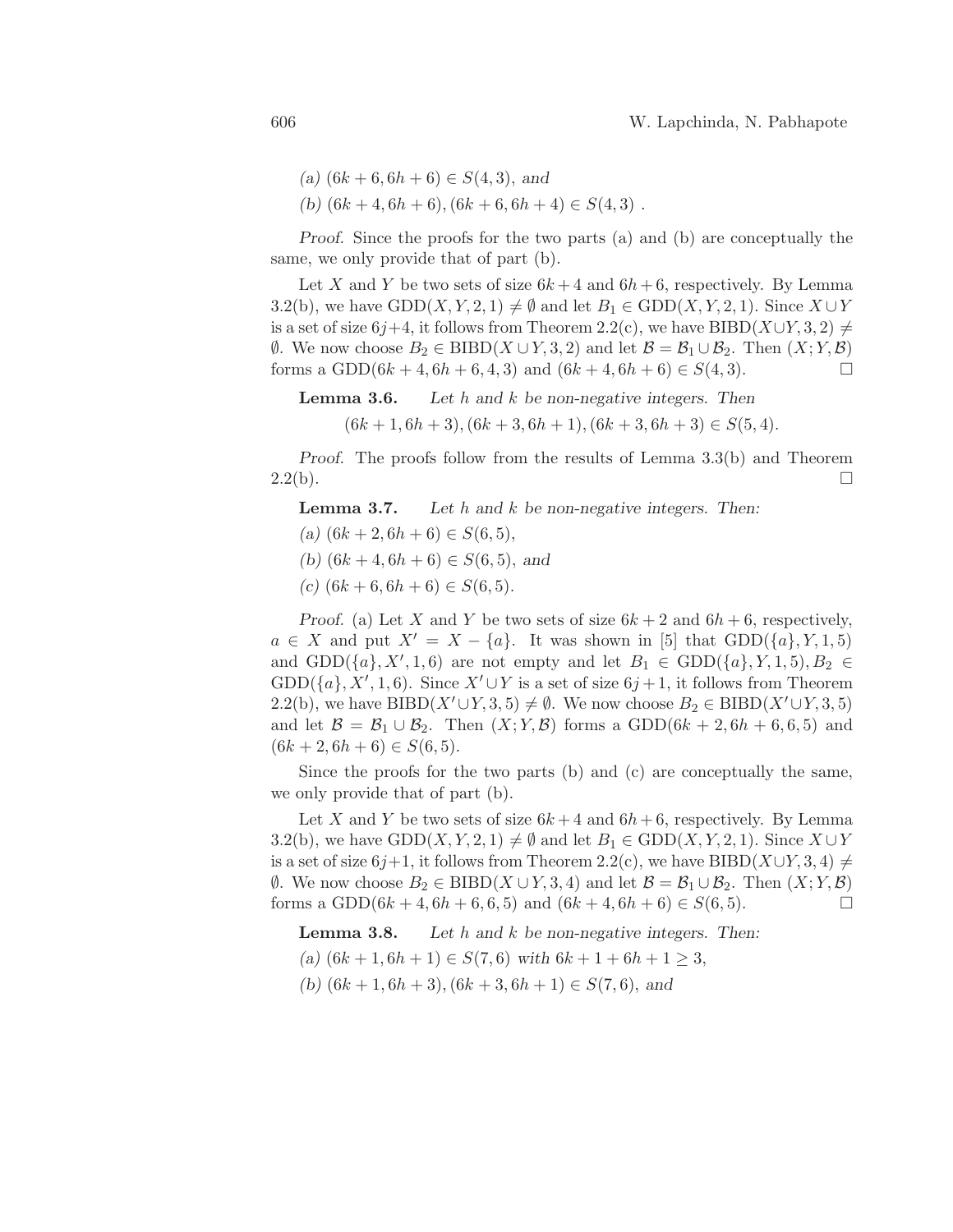$(c)$   $(6k + 3, 6h + 3) \in S(7, 6)$ .

*Proof.* We only give a proof for part(a) as those of the other two parts are quite similar.

Let X and Y be two sets of size  $6k+1$  and  $6h+1$ , respectively and  $6k+1+$  $6h+1 \geq 3$ . Since  $X \cup Y$  is a set of size  $6j+2 \geq 3$ , it follows from Theorem 2.2(a), we have BIBD( $X \cup Y, 3, 6$ )  $\neq \emptyset$ . We now choose  $B_1 \in \text{BIBD}(X \cup Y, 3, 6), B_2 \in$ BIBD(X, 3, 1),  $B_3 \in \text{BIBD}(Y, 3, 1)$  and let  $\mathcal{B} = \mathcal{B}_1 \cup \mathcal{B}_2 \cup \mathcal{B}_3$ . Then  $(X; Y, \mathcal{B})$ forms a GDD( $6k + 1, 6h + 1, 7, 6$ ) and  $(6k + 1, 6h + 1) \in S(7, 6)$ .

Combining the results of Lemmas 3.1, 3.2, 3.4-3.8 and Theorem  $2.2(a)$ , we now have the main result:

**Theorem 3.9.** Let m and n be positive integers with  $m+n \geq 3$ ,  $(m \neq 2)$ and  $n \neq 2$ ). There exists a GDD $(m, n, \lambda, \lambda - 1)$  *if and only if:* 

*1.*  $3 | \lambda[m(m-1) + n(n-1)] + 2(\lambda - 1)mn$ , and

2. 2 |  $\lambda(m-1) + (\lambda - 1)n$  *and* 2 |  $\lambda(n-1) + (\lambda - 1)m$ *.* 

#### Acknowledgments

This work was partially supported by University of the Thai Chamber of Commerce.

### References

- [1] H.L. Fu, C.A. Rodger, Group divisible designs with two associate classes:  $n = 2$  or  $m = 2$ , J. Combin. Theory Ser A, 83, No. 1 (1998), 94-117.
- [2] H.L. Fu, C.A. Rodger, D.G. Sarvate, The existence of group divisible designs with first and second associates, having block size 3, Ars Combina*toria*, **54** (2000), 33-50.
- [3] C.C. Lindner, C.A. Rodger, Design Theory, CRC Press, Boca Raton (1997).
- [4] N. Pabhapote, N. Punnim, Group divisible designs with two associate classes and  $\lambda_2 = 1$ , Submitted.